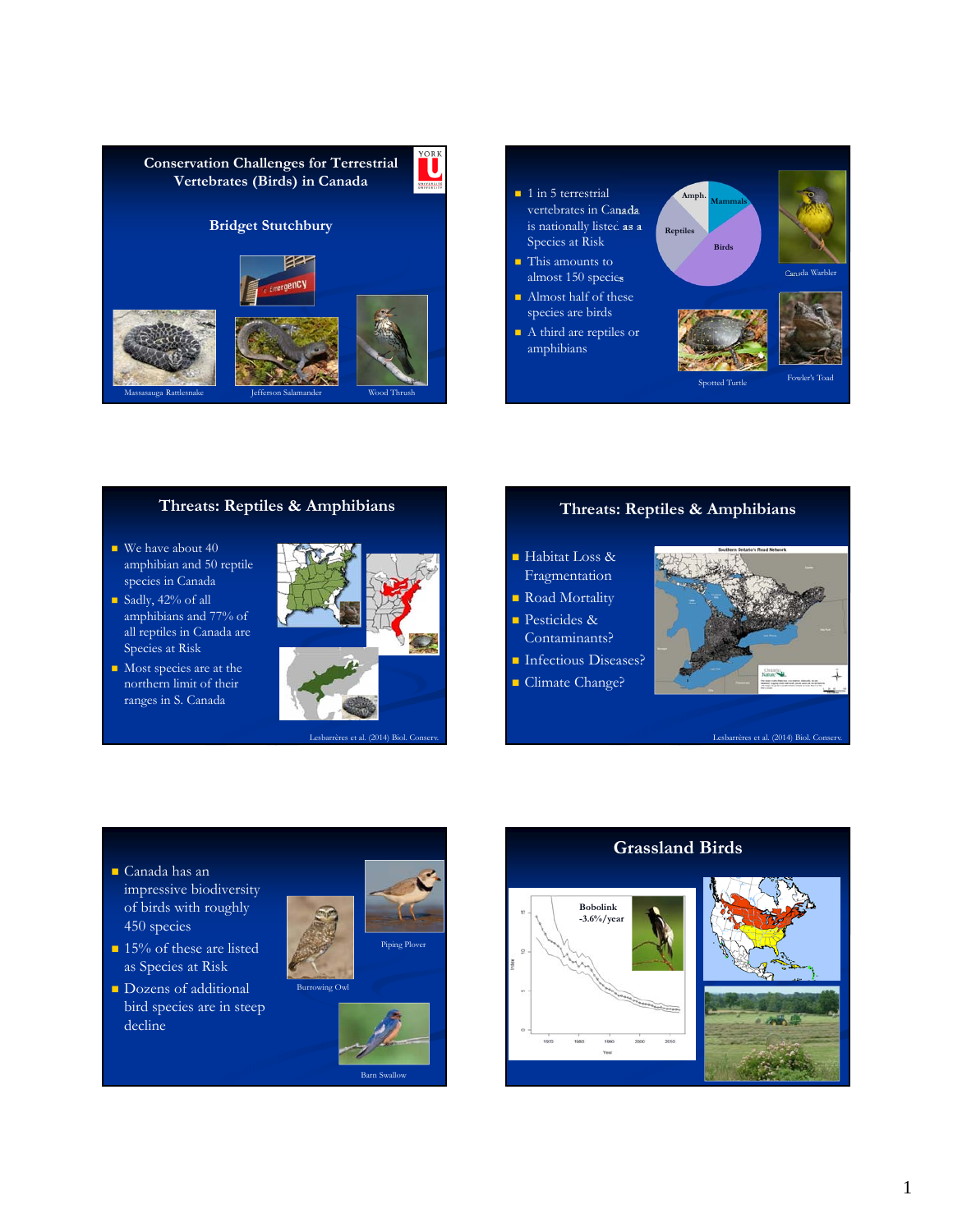









**Forest Fragments Cats kill about 200-300 million birds per year in Canada**







Victim: Eastern Phoebe